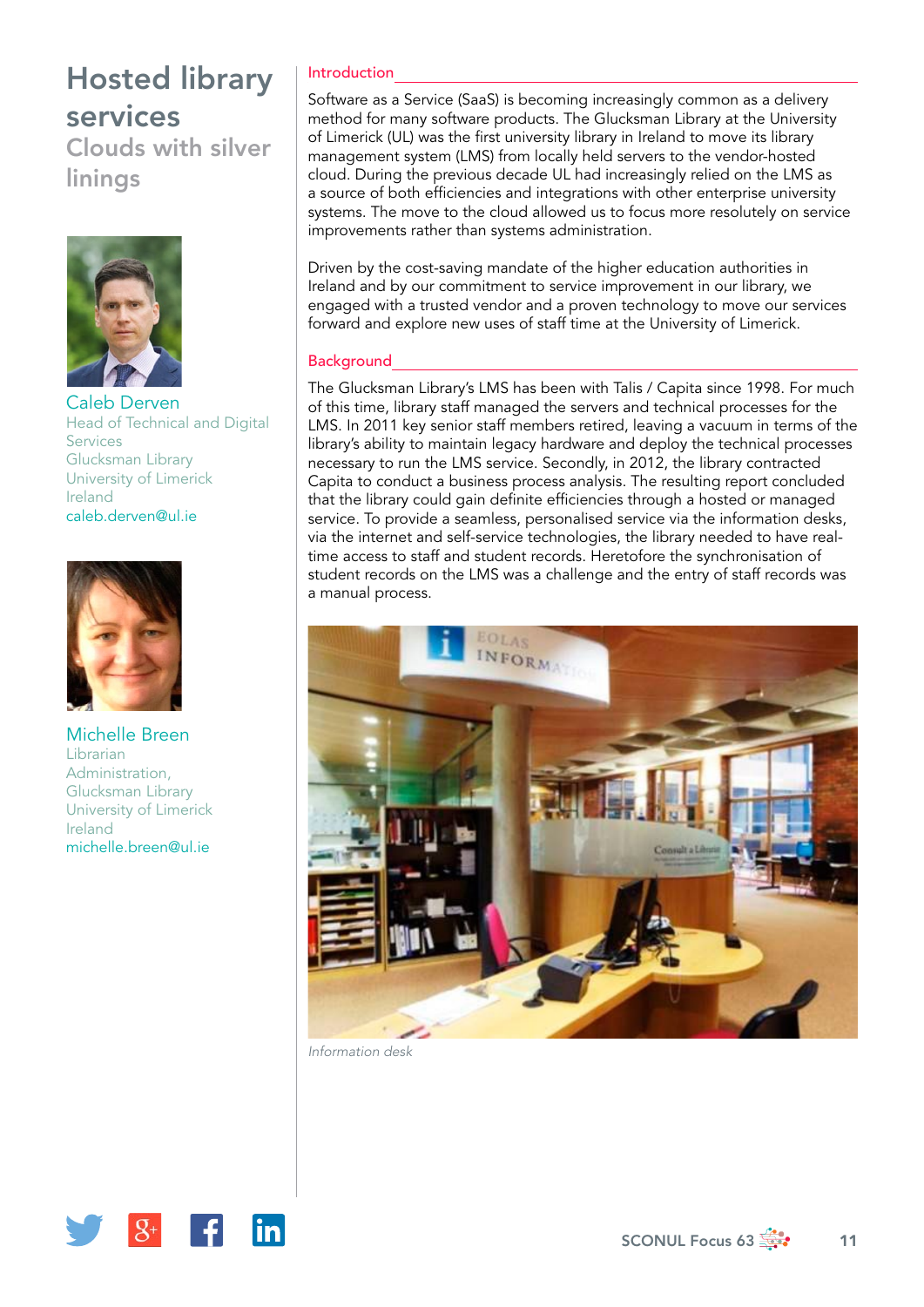## Hosted library services Clouds with silver

linings



*Self-service issue desk*



*Swipe access*

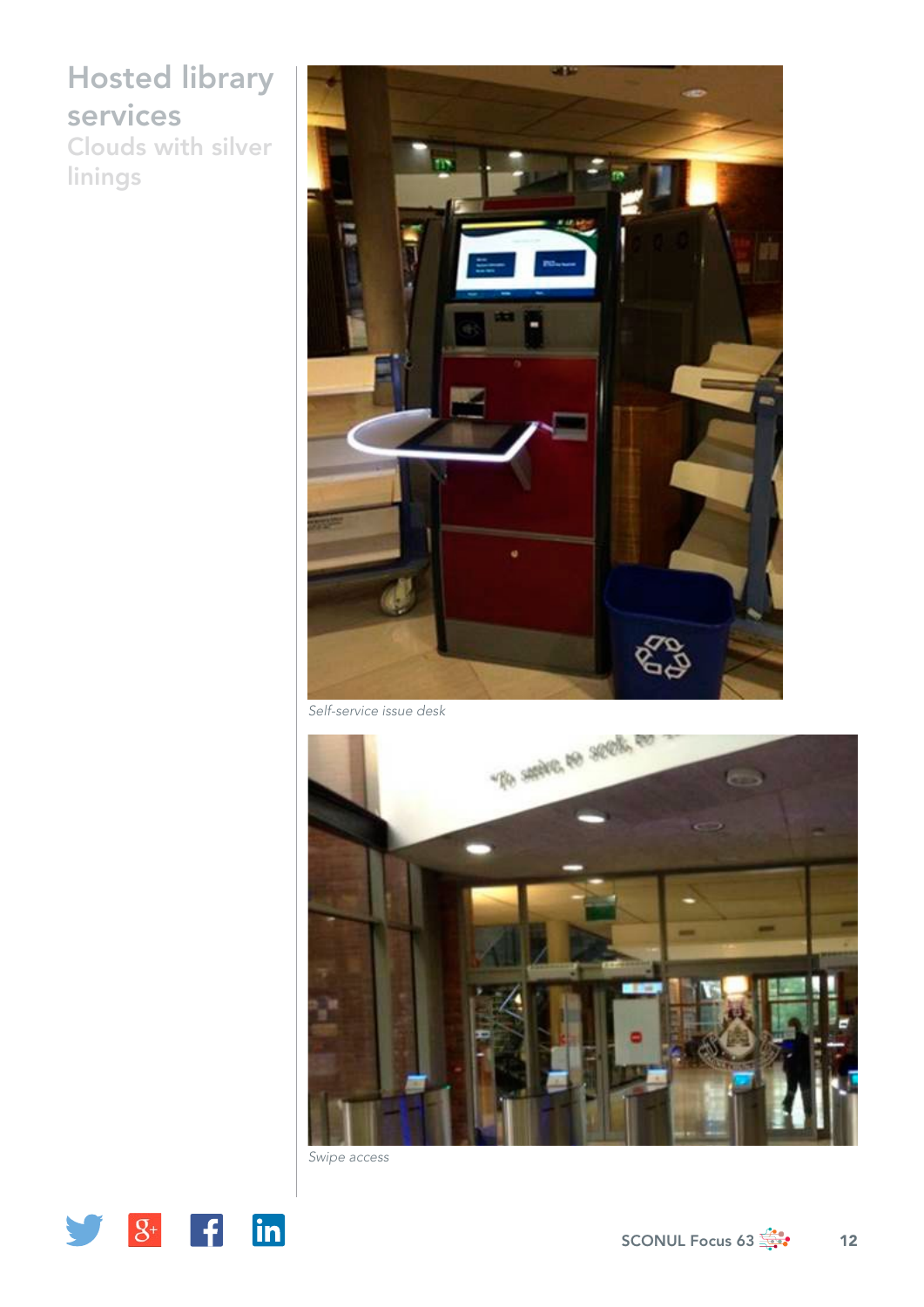# Hosted library services

Clouds with silver linings

### Technological and cultural shift

UL Library prides itself on implementing new services early. It was one of the first Irish libraries to make wide use of Electronic Data Interchange (EDI) and to fully exploit shelf-ready book purchasing technologies. Developing further new services brings associated challenges, culturally and in the way we work, placing the emphasis on innovative and unfamiliar activities with an already reduced headcount. We engaged Capita in late 2012 as our partner in the move to hosted and managed LMS services and set ourselves an ambitious project schedule.

On both an infrastructure and technical level, the hosted systems meant a sea change for our processes. The cloud architecture proposed by Capita meant a much more complex set of relationships between the various nodes in the system. On a soft level, the move meant a much less granular level of control. A hosted system would not provide direct access to the application, database or server levels. To best navigate these profound changes for the library, a team of stakeholders was convened to vet thoroughly the proposed system and architecture.

At an infrastructural level, one major change necessary to support the hosted system was the creation of an AES 256 bit encrypted VPN (virtual private network); while the client side of the architecture remained with UL, the virtual servers sat in London and Birmingham. The university's Information Technology Division (ITD) was a tremendously supportive partner in the deployment of the LMS service, from the legacy system to the shift to the cloud. While the core components of Capita's hosted and managed services were located at Capita's network centres, the infrastructure itself is very much a collaborative effort between Capita, ITD and the library.

Historically, front-of-house staff assumed responsibility, in conjunction with systems staff, for a variety of tasks related to circulation. The move to the managed system meant that Capita would now complete this work. While these tasks were transitioned to Capita, Reader Services staff had the opportunity to focus their energies on new areas of the service or on reconfiguring existing services. For example, staff could move their focus away from the 'what' of configuring notification systems to the 'how' of providing an integrated circulation communication process for staff and students.

### The move to the cloud

The transition to the hosted system took place over one month and effectively drew in the various collaborative strands defined earlier in the project. For instance, the library team rigorously tested the VPN and firewall setups created by ITD.

On the morning of the go-live, there was little to indicate that such a radical change was afoot. We transtioned over to the hosted system with only minutes of downtime on the changeover day.

#### Benefits of moving LMS to the cloud

The shift to cloud-based LMS allowed us to focus our energies on previously impossible service offerings and to move forward on our strategic imperatives of providing a range of new digital services. The most immediate effect of the migration was in allowing systems staff to focus on innovative services such as the deployment of a web service that would integrate staff and student records real-time in the LMS. The initial deployment of the service went through a minor, but totally unavoidable technical hiccup in the early days. Servers at the data centre had to be replaced and this issue was resolved by the vendor in a speedy fashion due to the critical nature of the planned roll-out of our hosted service.